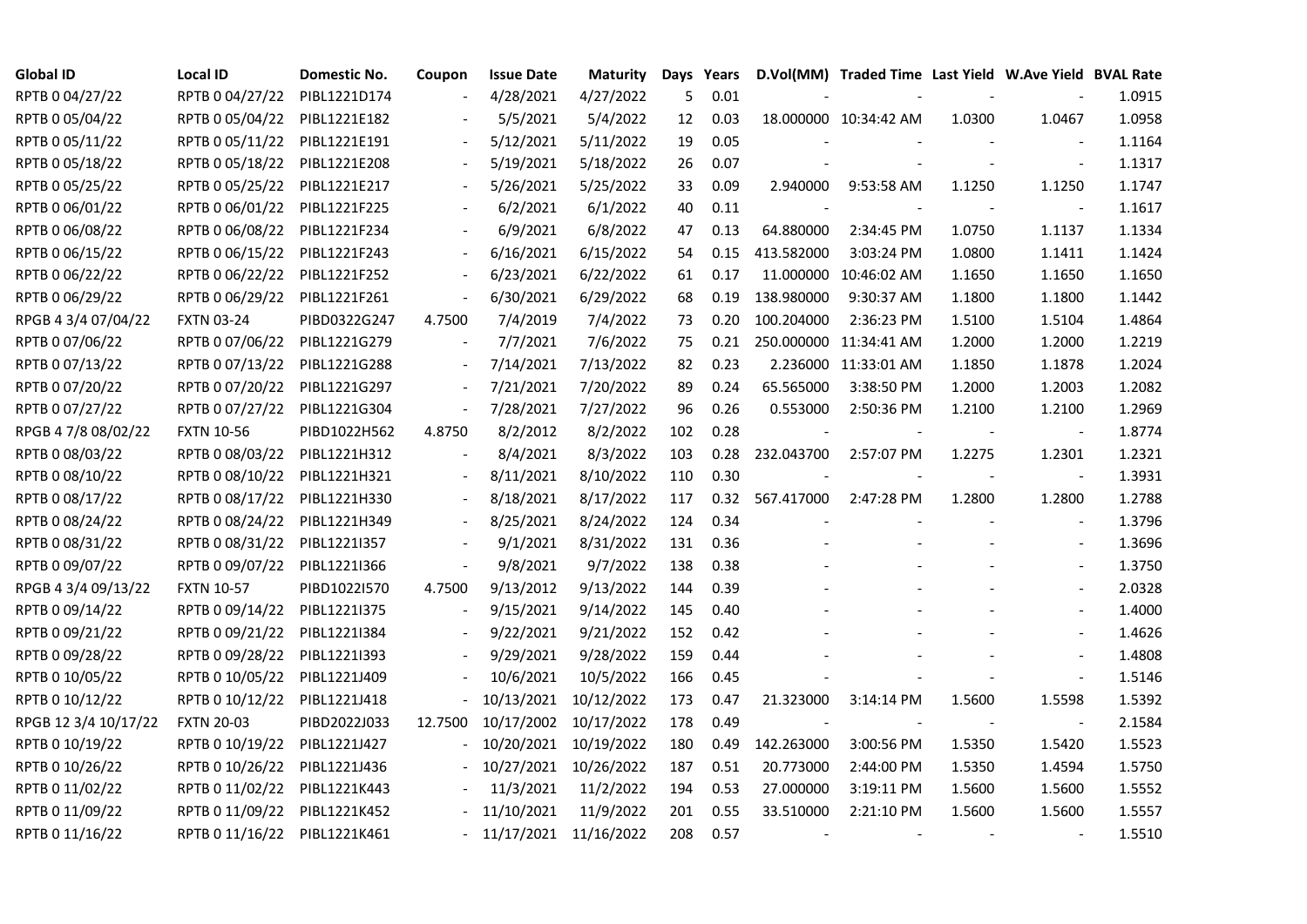| <b>Global ID</b>     | <b>Local ID</b>   | Domestic No. | Coupon                   | <b>Issue Date</b> | <b>Maturity</b>       | Days | Years |                 | D.Vol(MM) Traded Time Last Yield W.Ave Yield BVAL Rate |        |                          |        |
|----------------------|-------------------|--------------|--------------------------|-------------------|-----------------------|------|-------|-----------------|--------------------------------------------------------|--------|--------------------------|--------|
| RPTB 0 11/23/22      | RPTB 0 11/23/22   | PIBL1221K470 | $\overline{\phantom{a}}$ |                   | 11/24/2021 11/23/2022 | 215  | 0.59  |                 |                                                        |        |                          | 1.5598 |
| RPTB 0 11/29/22      | RPTB 0 11/29/22   | PIBL1221L488 |                          |                   | 12/1/2021 11/29/2022  | 221  | 0.61  |                 |                                                        |        |                          | 1.5661 |
| RPGB 4 5/8 12/04/22  | RTB 05-11         | PIID0522L114 | 4.6250                   | 12/4/2017         | 12/4/2022             | 226  | 0.62  | 49.700000       | 2:39:29 PM                                             | 2.5100 | 2.5189                   | 2.4886 |
| RPGB 4 12/06/22      | <b>FXTN 10-58</b> | PIBD1022L585 | 4.0000                   | 12/6/2012         | 12/6/2022             | 228  | 0.62  |                 | 1.000000 11:08:20 AM                                   | 2.5000 | 2.5000                   | 2.4669 |
| RPTB 0 12/07/22      | RPTB 0 12/07/22   | PIBL1221L497 | $\overline{\phantom{a}}$ | 12/7/2021         | 12/7/2022             | 229  | 0.63  | 200.000000      | 9:37:35 AM                                             | 1.5700 | 1.5700                   | 1.5868 |
| RPTB 0 12/14/22      | RPTB 0 12/14/22   | PIBL1221L503 |                          | 12/15/2021        | 12/14/2022            | 236  | 0.65  | 101.576000      | 2:25:44 PM                                             | 1.5850 | 1.5751                   | 1.5589 |
| RPTB 0 01/04/23      | RPTB 0 01/04/23   | PIBL1222A013 |                          | 1/5/2022          | 1/4/2023              | 257  | 0.70  |                 |                                                        |        | $\overline{\phantom{a}}$ | 1.6125 |
| RPTB 0 01/11/23      | RPTB 0 01/11/23   | PIBL1222A022 |                          | 1/12/2022         | 1/11/2023             | 264  | 0.72  |                 |                                                        |        | $\blacksquare$           | 1.6067 |
| RPTB 0 01/18/23      | RPTB 0 01/18/23   | PIBL1222A031 |                          | 1/19/2022         | 1/18/2023             | 271  | 0.74  | 24.520000       | 2:40:52 PM                                             | 1.6275 | 1.6275                   | 1.6125 |
| RPTB 0 01/25/23      | RPTB 0 01/25/23   | PIBL1222A040 | $\overline{\phantom{a}}$ | 1/26/2022         | 1/25/2023             | 278  | 0.76  |                 |                                                        |        | $\overline{\phantom{a}}$ | 1.6565 |
| RPTB 0 02/01/23      | RPTB 0 02/01/23   | PIBL1222B058 | $\sim$                   | 2/2/2022          | 2/1/2023              | 285  | 0.78  |                 |                                                        |        | $\sim$                   | 1.6477 |
| RPTB 0 02/08/23      | RPTB 0 02/08/23   | PIBL1222B067 | $\sim$                   | 2/9/2022          | 2/8/2023              | 292  | 0.80  | 407.000000      | 2:23:04 PM                                             | 1.6250 | 1.6913                   | 1.6926 |
| RPGB 4 3/8 02/11/23  | RTB 03-10         | PIID0323B101 | 4.3750                   | 2/11/2020         | 2/11/2023             | 295  |       | 0.81 376.877000 | 3:22:46 PM                                             | 2.5300 | 2.5640                   | 2.5430 |
| RPTB 0 02/15/23      | RPTB 0 02/15/23   | PIBL1222B076 | $\overline{\phantom{a}}$ | 2/16/2022         | 2/15/2023             | 299  | 0.82  |                 |                                                        |        | $\overline{\phantom{a}}$ | 1.6500 |
| RPGB 13 02/20/23     | <b>FXTN 20-04</b> | PIBD2023B048 | 13.0000                  | 2/20/2003         | 2/20/2023             | 304  | 0.83  |                 |                                                        |        | $\overline{\phantom{a}}$ | 2.5267 |
| RPTB 0 02/22/23      | RPTB 0 02/22/23   | PIBL1222B085 |                          | 2/23/2022         | 2/22/2023             | 306  | 0.84  |                 |                                                        |        | $\overline{\phantom{a}}$ | 1.7351 |
| RPGB 5 1/2 03/08/23  | <b>FXTN 05-75</b> | PIBD0523C752 | 5.5000                   | 3/8/2018          | 3/8/2023              | 320  | 0.88  | 18.820000       | 3:37:38 PM                                             | 2.6500 | 2.6947                   | 2.5860 |
| RPTB 0 03/15/23      | RPTB 0 03/15/23   | PIBL1222C119 | $\overline{\phantom{a}}$ | 3/16/2022         | 3/15/2023             | 327  | 0.90  |                 |                                                        |        | $\blacksquare$           | 1.7999 |
| RPTB 0 03/22/23      | RPTB 0 03/22/23   | PIBL1222C128 | $\overline{\phantom{a}}$ | 3/23/2022         | 3/22/2023             | 334  | 0.91  |                 |                                                        |        |                          | 1.8281 |
| RPTB 0 04/05/23      | RPTB 0 04/05/23   | PIBL1222D145 |                          | 4/6/2022          | 4/5/2023              | 348  | 0.95  |                 |                                                        |        | $\sim$                   | 1.8481 |
| RPTB 0 04/12/23      | RPTB 0 04/12/23   | PIBL1222D154 |                          | 4/13/2022         | 4/12/2023             | 355  | 0.97  |                 | 100.000000 10:19:30 AM                                 | 1.8800 | 1.8800                   | 1.8809 |
| RPTB 0 04/19/23      | RPTB 0 04/19/23   | PIBL1222D163 | $\sim$                   | 4/20/2022         | 4/19/2023             | 362  | 0.99  | 77.798000       | 3:32:11 PM                                             | 1.8620 | 1.8592                   | 1.9360 |
| RPGB 3 1/2 04/21/23  | <b>FXTN 07-58</b> | PIBD0723D588 | 3.5000                   | 4/21/2016         | 4/21/2023             | 364  | 1.00  | 859.085000      | 3:42:33 PM                                             | 2.6500 | 2.6497                   | 2.6892 |
| RPGB 11 7/8 05/29/23 | <b>FXTN 20-05</b> | PIBD2023E054 | 11.8750                  | 5/29/2003         | 5/29/2023             | 402  | 1.10  |                 |                                                        |        |                          | 2.7727 |
| RPGB 3 1/4 08/15/23  | RTB 10-04         | PIID1023H046 | 3.2500                   | 8/15/2013         | 8/15/2023             | 480  | 1.31  |                 | 3.800000 11:20:44 AM                                   | 3.0500 | 3.0500                   | 3.0038 |
| RPGB 2 3/8 09/10/23  | <b>FXTN 03-25</b> | PIBD0323I252 | 2.3750                   | 9/10/2020         | 9/10/2023             | 506  | 1.39  |                 | 7.476000 11:48:38 AM                                   | 3.1000 | 3.1000                   | 3.1341 |
| RPGB 11 3/8 10/23/23 | <b>FXTN 20-06</b> | PIBD2023J068 | 11.3750                  | 10/23/2003        | 10/23/2023            | 549  | 1.50  |                 |                                                        |        | $\overline{\phantom{a}}$ | 3.1031 |
| RPGB 2 3/8 03/09/24  | RTB 03-11         | PIID0324C115 | 2.3750                   | 3/9/2021          | 3/9/2024              | 687  | 1.88  | 20.914000       | 3:28:32 PM                                             | 2.9000 | 2.9419                   | 3.0581 |
| RPGB 6 1/4 03/12/24  | RTB 05-12         | PIID0524C129 | 6.2500                   | 3/12/2019         | 3/12/2024             | 690  | 1.89  | 12.250000       | 2:01:27 PM                                             | 3.1750 | 3.0934                   | 3.2290 |
| RPGB 4 1/2 04/20/24  | <b>FXTN 07-59</b> | PIBD0724D595 | 4.5000                   | 4/20/2017         | 4/20/2024             | 729  | 2.00  | 0.879400        | 2:01:28 PM                                             | 3.2500 | 3.2500                   | 3.5078 |
| RPGB 12 3/8 06/03/24 | <b>FXTN 20-07</b> | PIBD2024F075 | 12.3750                  | 6/3/2004          | 6/3/2024              | 773  | 2.12  |                 |                                                        |        |                          | 3.6026 |
| RPGB 12 7/8 08/05/24 | <b>FXTN 20-08</b> | PIBD2024H086 | 12.8750                  | 8/5/2004          | 8/5/2024              | 836  | 2.29  |                 |                                                        |        | $\blacksquare$           | 3.7382 |
| RPGB 4 1/8 08/20/24  | <b>FXTN 10-59</b> | PIBD1024H595 | 4.1250                   | 8/20/2014         | 8/20/2024             | 851  | 2.33  | 4.656000        | 3:36:36 PM                                             | 3.9825 | 3.8820                   | 3.7750 |
| RPGB 4 1/4 10/17/24  | <b>FXTN 05-76</b> | PIBD0524J762 | 4.2500                   | 10/17/2019        | 10/17/2024            | 909  | 2.49  |                 |                                                        |        |                          | 3.8968 |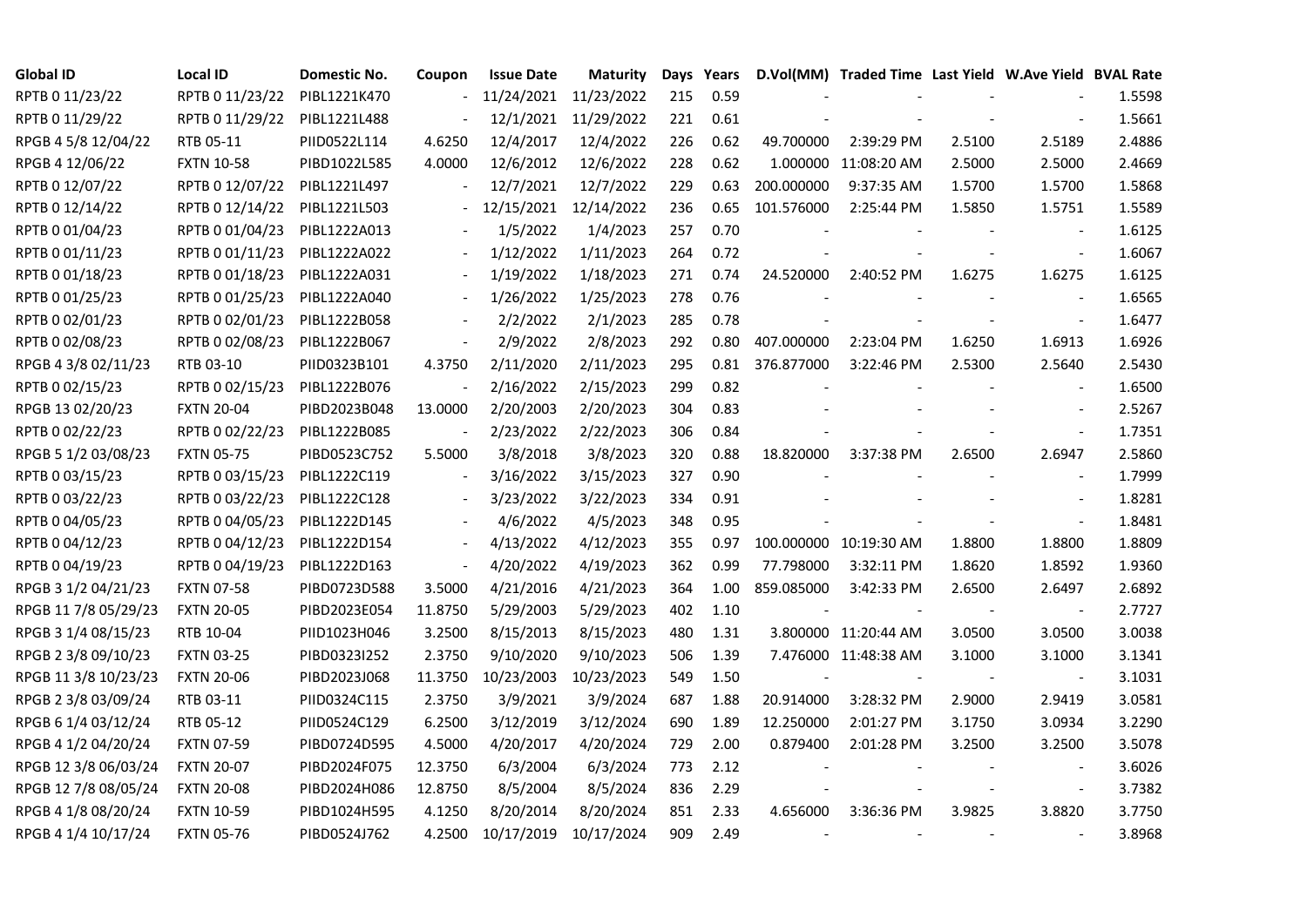| <b>Global ID</b>     | <b>Local ID</b>   | Domestic No. | Coupon  | <b>Issue Date</b>     | Maturity         |     | Days Years |                          | D.Vol(MM) Traded Time Last Yield W.Ave Yield BVAL Rate |        |                          |        |
|----------------------|-------------------|--------------|---------|-----------------------|------------------|-----|------------|--------------------------|--------------------------------------------------------|--------|--------------------------|--------|
| RPGB 13 3/4 11/11/24 | <b>FXTN 20-09</b> | PIBD2024K091 | 13.7500 | 11/11/2004 11/11/2024 |                  | 934 | 2.56       |                          |                                                        |        |                          | 3.9492 |
| RPGB 4 1/4 04/07/25  | <b>FXTN 03-27</b> | PIBD0325D270 | 4.2500  | 4/7/2022              | 4/7/2025 1,081   |     | 2.96       | 285.888000               | 3:47:17 PM                                             | 4.3520 | 4.3358                   | 4.3357 |
| RPGB 5 3/4 04/12/25  | <b>FXTN 07-61</b> | PIBD0725D618 | 5.7500  | 4/12/2018             | 4/12/2025 1,086  |     | 2.97       | 3.600000                 | 3:48:08 PM                                             | 4.4150 | 4.4150                   | 4.3455 |
| RPGB 12 1/8 04/14/25 | <b>FXTN 20-10</b> | PIBD2025D103 | 12.1250 | 4/14/2005             | 4/14/2025 1,088  |     | 2.98       |                          |                                                        |        |                          | 4.2806 |
| RPGB 2 5/8 08/12/25  | RTB 05-13         | PIID0525H130 | 2.6250  | 8/12/2020             | 8/12/2025 1,208  |     | 3.31       | 428.733000               | 3:12:10 PM                                             | 4.4775 | 4.4227                   | 4.3839 |
| RPGB 3 5/8 09/09/25  | <b>FXTN 10-60</b> | PIBD10251608 | 3.6250  | 9/9/2015              | 9/9/2025 1,236   |     | 3.38       |                          | 40.000000 11:48:10 AM                                  | 4.5000 | 4.5000                   | 4.5701 |
| RPGB 12 1/8 10/20/25 | <b>FXTN 20-11</b> | PIBD2025J116 | 12.1250 | 10/20/2005            | 10/20/2025 1,277 |     | 3.50       |                          |                                                        |        | $\sim$                   | 4.5966 |
| RPGB 18 1/4 11/29/25 | <b>FXTN 25-01</b> | PIBD2525K015 | 18.2500 | 11/29/2000            | 11/29/2025 1,317 |     | 3.61       |                          |                                                        |        |                          | 4.6627 |
| RPGB 10 1/4 01/19/26 | <b>FXTN 20-12</b> | PIBD2026A122 | 10.2500 | 1/19/2006             | 1/19/2026 1,368  |     | 3.75       |                          |                                                        |        |                          | 4.7454 |
| RPGB 6 1/4 02/14/26  | <b>FXTN 07-62</b> | PIBD0726B627 | 6.2500  | 2/14/2019             | 2/14/2026 1,394  |     | 3.82       |                          |                                                        |        | $\overline{\phantom{a}}$ | 4.8184 |
| RPGB 3 3/8 04/08/26  | <b>FXTN 05-77</b> | PIBD0526D772 | 3.3750  | 4/8/2021              | 4/8/2026 1,447   |     | 3.96       | 309.100000               | 3:37:31 PM                                             | 5.1250 | 5.1241                   | 5.1268 |
| RPGB 3 1/2 09/20/26  | RTB 10-05         | PIID1026I057 | 3.5000  | 9/20/2016             | 9/20/2026 1,612  |     | 4.41       |                          |                                                        |        | $\blacksquare$           | 5.0882 |
| RPGB 6 1/4 10/20/26  | RTB 15-01         | PIID1526J019 | 6.2500  | 10/20/2011            | 10/20/2026 1,642 |     | 4.50       | 4.670000                 | 9:28:29 AM                                             | 5.1200 | 5.1200                   | 5.1255 |
| RPGB 8 12/07/26      | <b>FXTN 20-13</b> | PIBD2026L139 | 8.0000  | 12/7/2006             | 12/7/2026 1,690  |     | 4.63       | $\overline{\phantom{a}}$ |                                                        |        | $\bar{\phantom{a}}$      | 5.1852 |
| RPGB 5 3/8 03/01/27  | RTB 15-02         | PIID1527C023 | 5.3750  | 3/1/2012              | 3/1/2027 1,774   |     | 4.86       |                          | 0.500000 11:37:26 AM                                   | 5.7500 | 5.7500                   | 5.2896 |
| RPGB 4 7/8 03/04/27  | RTB 05-15         | PIID0527C159 | 4.8750  | 3/4/2022              | 3/4/2027 1,777   |     | 4.87       | 138.450000               | 3:37:49 PM                                             | 5.1100 | 5.1085                   | 5.1123 |
| RPGB 4 3/4 05/04/27  | <b>FXTN 10-61</b> | PIBD1027E617 | 4.7500  | 5/4/2017              | 5/4/2027 1,838   |     | 5.03       | 1.200000                 | 3:44:13 PM                                             | 5.3800 | 5.3800                   | 5.4795 |
| RPGB 4 5/8 06/02/27  | RTB 05-14         | PIID0527L140 | 4.6250  | 12/2/2021             | 6/2/2027 1,867   |     | 5.11       | 13.500000                | 2:47:48 PM                                             | 5.1100 | 5.1133                   | 5.3225 |
| RPGB 8 5/8 09/06/27  | <b>FXTN 20-14</b> | PIBD2027I140 | 8.6250  | 9/6/2007              | 9/6/2027 1,963   |     | 5.37       |                          |                                                        |        |                          | 5.4992 |
| RPGB 6 1/4 03/22/28  | <b>FXTN 10-63</b> | PIBD1028C635 | 6.2500  | 3/22/2018             | 3/22/2028 2,161  |     | 5.92       | 3.160000                 |                                                        |        | $\sim$                   | 5.7083 |
| RPGB 3 5/8 04/22/28  | <b>FXTN 07-64</b> | PIBD0728D649 | 3.6250  | 4/22/2021             | 4/22/2028 2,192  |     | 6.00       |                          |                                                        |        | $\blacksquare$           | 5.7925 |
| RPGB 3 3/4 08/12/28  | <b>FXTN 07-65</b> | PIBD0728H654 | 3.7500  | 8/12/2021             | 8/12/2028 2,304  |     | 6.31       | 914.658000               | 3:29:22 PM                                             | 5.8500 | 5.8396                   | 5.8347 |
| RPGB 9 1/2 12/04/28  | <b>FXTN 20-15</b> | PIBD2028L151 | 9.5000  | 12/4/2008             | 12/4/2028 2,418  |     | 6.62       |                          |                                                        |        |                          | 5.8577 |
| RPGB 67/8 01/10/29   | <b>FXTN 10-64</b> | PIBD1029A644 | 6.8750  | 1/10/2019             | 1/10/2029 2,455  |     | 6.72       |                          |                                                        |        | $\sim$                   | 5.9127 |
| RPGB 8 3/4 05/27/30  | <b>FXTN 20-16</b> | PIBD2030E166 | 8.7500  | 5/27/2010             | 5/27/2030 2,957  |     | 8.10       |                          |                                                        |        | $\overline{\phantom{a}}$ | 6.0491 |
| RPGB 2 7/8 07/09/30  | <b>FXTN 10-65</b> | PIBD1030G655 | 2.8750  | 7/9/2020              | 7/9/2030 3,000   |     | 8.21       |                          |                                                        |        | $\overline{\phantom{a}}$ | 5.9647 |
| RPGB 12 1/2 07/28/30 | <b>FXTN 25-02</b> | PIBD2530G029 | 12.5000 | 7/28/2005             | 7/28/2030 3,019  |     | 8.27       |                          |                                                        |        | $\blacksquare$           | 6.0646 |
| RPGB 11 1/4 01/26/31 | <b>FXTN 25-03</b> | PIBD2531A032 | 11.2500 | 1/26/2006             | 1/26/2031 3,201  |     | 8.76       |                          |                                                        |        | $\blacksquare$           | 6.1103 |
| RPGB 8 07/19/31      | <b>FXTN 20-17</b> | PIBD2031G171 | 8.0000  | 7/19/2011             | 7/19/2031 3,375  |     | 9.24       |                          | 83.400000 10:43:33 AM                                  | 6.1075 | 6.1121                   | 6.1790 |
| RPGB 4 07/22/31      | <b>FXTN 10-66</b> | PIBD1031G662 | 4.0000  | 7/22/2021             | 7/22/2031 3,378  |     | 9.25       |                          | 27.500000 11:41:41 AM                                  | 5.9750 | 5.9750                   | 6.0282 |
| RPGB 9 3/8 10/05/31  | <b>FXTN 25-04</b> | PIBD2531J042 | 9.3750  | 10/5/2006             | 10/5/2031 3,453  |     | 9.45       |                          |                                                        |        | $\overline{\phantom{a}}$ | 6.1057 |
| RPGB 4 7/8 01/20/32  | <b>FXTN 10-67</b> | PIBD1032A675 | 4.8750  | 1/20/2022             | 1/20/2032 3,560  |     | 9.75       |                          | 60.060000 11:17:12 AM                                  | 5.9900 | 6.0192                   | 5.9959 |
| RPGB 5 7/8 02/02/32  | <b>FXTN 20-18</b> | PIBD2032B183 | 5.8750  | 2/2/2012              | 2/2/2032 3,573   |     | 9.78       |                          |                                                        |        |                          | 6.0866 |
| RPGB 5 7/8 03/01/32  | RTB 20-01         | PIID2032C014 | 5.8750  | 3/1/2012              | 3/1/2032 3,601   |     | 9.86       | $\sim$                   | $\sim$                                                 |        | $\sim$                   | 6.0826 |